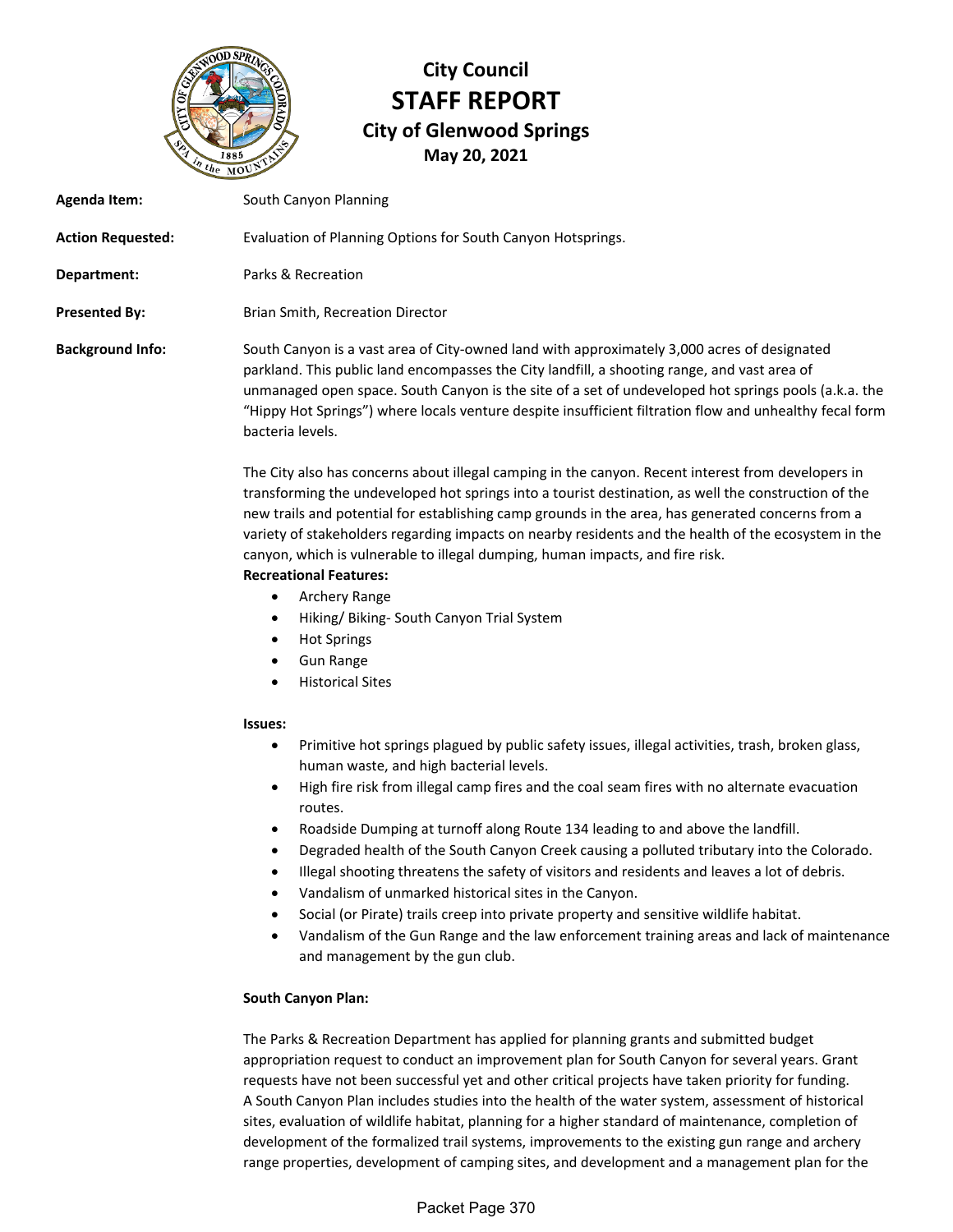hot springs.

Several preparatory reports have been completed over the last few years to move a South Canyon Plan forward including:

- A Historical Study completed by Mountain States Historical in 2018.
- An independent study of the water table and water quality in the canyon done by Steve Beckley in 2018.
- Design of a developed shooting sports park done by Marty Fischer Course Design in 2018.
- An evaluation of the Canyon wildlife habitations conducted by CPW/DNR in 2019.
- Stream health and water quality monitoring evaluated by the department with the Middle Colorado Watershed Council in 2019.
- A bio-diversity study completed by the Colorado Natural Heritage Program in 2020.

An outline of a South Canyon Plan has been developed by Parks & Recreation and is included in the Council Packet.

#### **Issues: Area Specific Planning:**

While the many recreational needs and safety issues in South Canyon affect each amenity planning efforts are best served by a phased and area autonomous approach. Because of the scale of impact developing the currently undeveloped hotsprings will have on other features and residents in the area, staff recommend starting with a development and management plan for the hot springs.

#### **South Canyon Hot Springs Planning Needs:**

- 1. Appropriation of New Water Rights
- 2. Water Engineering: how much water can the spring produce, FEMA Floodplain (may not be necessary due to the size of the stream), potential impacts to the stream due to development, continued water quality assessment (some of this has been completed by Steve Beckley and we have those reports)
- 3. Traffic Study: traffic impacts and access points
- 4. Infrastructure Needs: water, sewer, stormwater, electric
- 5. Geo-Tech
- 6. Wetland Study & Delineation (CNHP did not include aquatic life in the Biological Diversity Study)
- 7. Public outreach (judging from past projects in South Canyon this will be a big part of the planning)
- 8. Fire Mitigation and Evacuation Planning

#### **Planning Options:**

There are 4 outcome options that will direct how planning proceeds for Council to evaluate and consider for South Canyon Hot Springs Improvements:

- 1. Develop the hotsprings as a public and open access amenity, maintained by the City, similar the white water park or Carbondale's Penny Hot Springs, making improvements to allow for better filtration and water quality, safer access, trash receptacles, portalets and other public use improvements.
- 2. Develop the hotsprings as a formalized facility, managed and maintained by the City. This option would hardscape and increase the number of pools and include a mechanical filtration system, improved access, parking, developed picnic areas and amenities as a paid day use park.
- 3. Contract with a private entity to develop the hotsprings with a lease agreement, with operations and maintenance to be conducted by the private business. Similar to the White Water Inc. boat ramp and other private hot springs in the City.
- 4. Development in partnership with a private contractor to improve the hot springs as in option 2 to be owned and maintained by the City and managed in agreement with a private business to provide transportation to the Canyon and operation of a reservation system. Similar to Hanging Lake.

**Staff Recommendation:** Staff defers to Council for direction.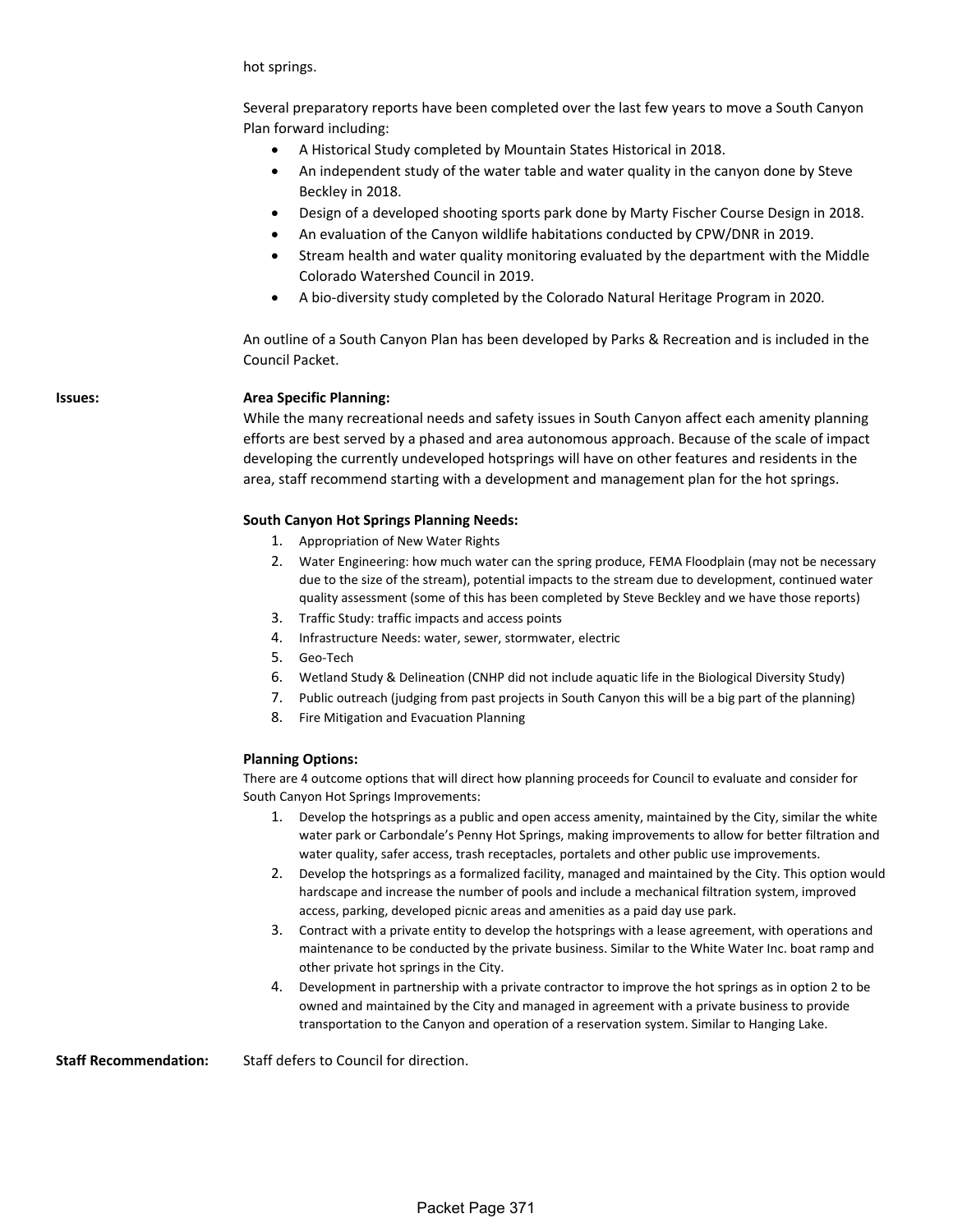## **Project Description:**

The City of Glenwood Springs, CO, seeks to develop an area plan for the approximately 3,000 acres of designated parkland in the South Canyon area, west of downtown Glenwood Springs. The plan will provide recommendations for improving and protecting the canyon's ecosystem while enhancing public access to recreation and historical resources in the area. The plan will build upon recent studies and public outreach to address a variety of proposed upgrades to existing trails and sites, as well as the development of new recreational opportunities in the area, including camp sites and bike trails.

## **1. PLAN TYPE:**

The City of Glenwood Springs seeks to support the development of a South Canyon Area Parks Plan to address the need for comprehensive studies and planning to protect and improve the ecosystem of this undermanaged and underutilized area while improving public access to existing and planned recreational and historical amenities.

Located west of Glenwood Springs, the South Canyon is a vast area of City-owned land with approximately 3,000 acres of designated parkland. This public land encompasses the City landfill, a shooting range, and vast area of unmanaged open space. South Canyon is the site of a set of undeveloped hot springs pools (a.k.a. the "Hippy Hot Springs") where locals venture despite insufficient filtration flow and unhealthy fecal form bacteria levels. The City also has concerns about illegal camping in the canyon. Recent interest from developers in transforming the undeveloped hot springs into a tourist destination, as well the construction of the new trails and potential for establishing camp grounds in the area, has generated concerns from a variety of stakeholders regarding impacts on nearby residents and the health of the ecosystem in the canyon, which is vulnerable to illegal dumping, human impacts, and fire risk.

The South Canyon Area Parks Plan project will bring together stakeholders from across the community, including residents, developers, outdoor adventure groups, environmental groups, and public agencies to undertake a planning process that will seek to address these challenges and find solutions acceptable to all parties. The key deliverable will be an improvement plan that addresses the misuse happening in the canyon, outlines potential approaches for enhancing public access and enjoyment of the area, and provides a framework for protection of the ecosystem and habitat that will bring awareness to this unique public amenity. This plan will build past efforts to inventory the historical and biological resources in South Canyon, including an intensive archaeological survey in 2003 with the US Forest Service to assess the historic significance and condition of the historic coal mining sites and a recently completed historical assessment.

The outcome of the project will be a plan that informs new management and recreation practices with understanding of the area's natural and cultural assets and the risks and benefits of developing new recreational opportunities. The plan will help to move forward on a clear path of action that will balance needs for preservation and protection with the advantages of enhanced public access to this unique public amenity. Potential recreation will include new mountain bike trails that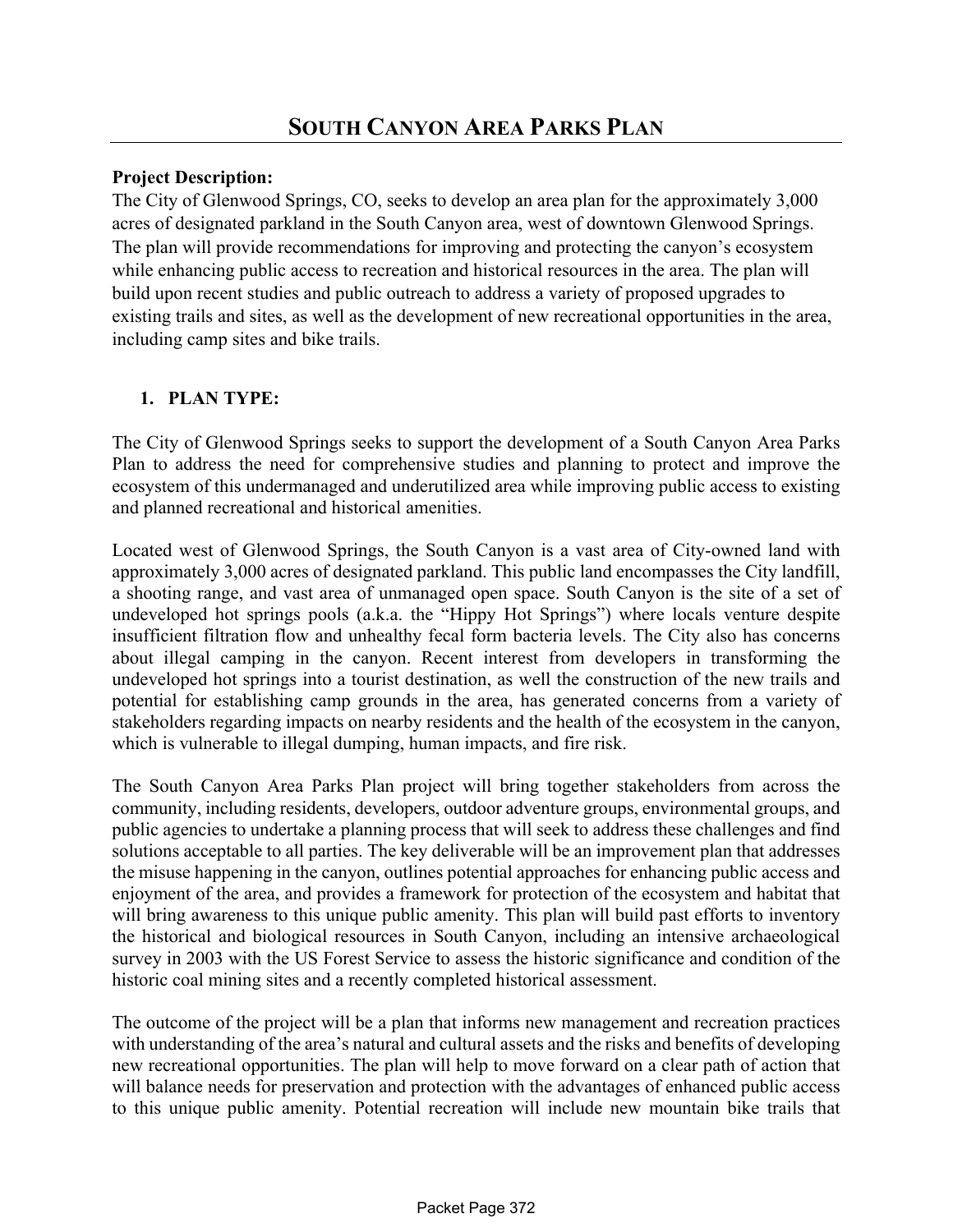highlight the canyon's historic, 19<sup>th</sup> Century coal mining sites; a safe designated camp ground that will reduce illegal camping and mitigate associated wildfire risks, and a clean, developed hot springs destination.

## 2. **PLANNING PROCESS:**

*(1) Convene Stakeholders* – The Parks & Recreation Department will convene a South Canyon Area Parks Plan project team with representation from local officials, community members, outdoor adventure groups, landowners, developers, and environmental groups.

*(2) Review Previous Plans & Studies* – The project team will then undertake a comprehensive review of existing conditions and gather data from surveys, assessments, and planning efforts, including the History and Summary of South Canyon Coal Mine Historic Site prepared by Mountain States Historical, the South Canyon Trails Plan prepared by Kay-Lin Enterprises for Roaring Fork Mountain Bike Association, and development proposals.

*(3) Conduct Resource Inventory –* The project team will inventory existing assets in the South Canyon area, identifying and categorizing the land presently used by the public but without guarantee of remaining public; areas experts have identified as having historic or biological value worthy of preservation (animal and vegetative habitat, the streambelt corridor, traprock ridges, historic mining sites); areas unsuitable for development due to slope, wetland status, fire risk, flooding, or shallow soils; areas that might be preserved by regulation; cultural resources such as scenic vistas and community gathering places (Hippy Hot Springs); and areas used for outdoor recreation (gun range, bike trails).

*(4) Assess Community Needs & Preferences* – The project team will review stakeholder input to date, including the memorandum raising concerns of Garfield County and Glenwood Springs residents and minutes from public meetings. The project team will secure additional public input through scheduled workshops, public meetings, surveys, and stakeholder interviews, as well as digital engagement through social media and websites. Initial public outreach will ensure public understanding of and involvement in the planning process.

*(5) Confirm Objectives* – The project team will establish a set of objectives for the plan, such as creating a blueprint for preservation, maintenance, and development of parkland that balances preservation/environmental protection with enhanced public access/recreational opportunities.

*(6) Seek Expertise* – The project team will solicit assistance from public agencies with knowledge about land planning, resource protection, and historic preservation, such as the CO Department of Natural Resources, Colorado Parks & Wildlife, and History CO. The project team will procure a consultant to provide professional help with specific areas of identified need within the planning process.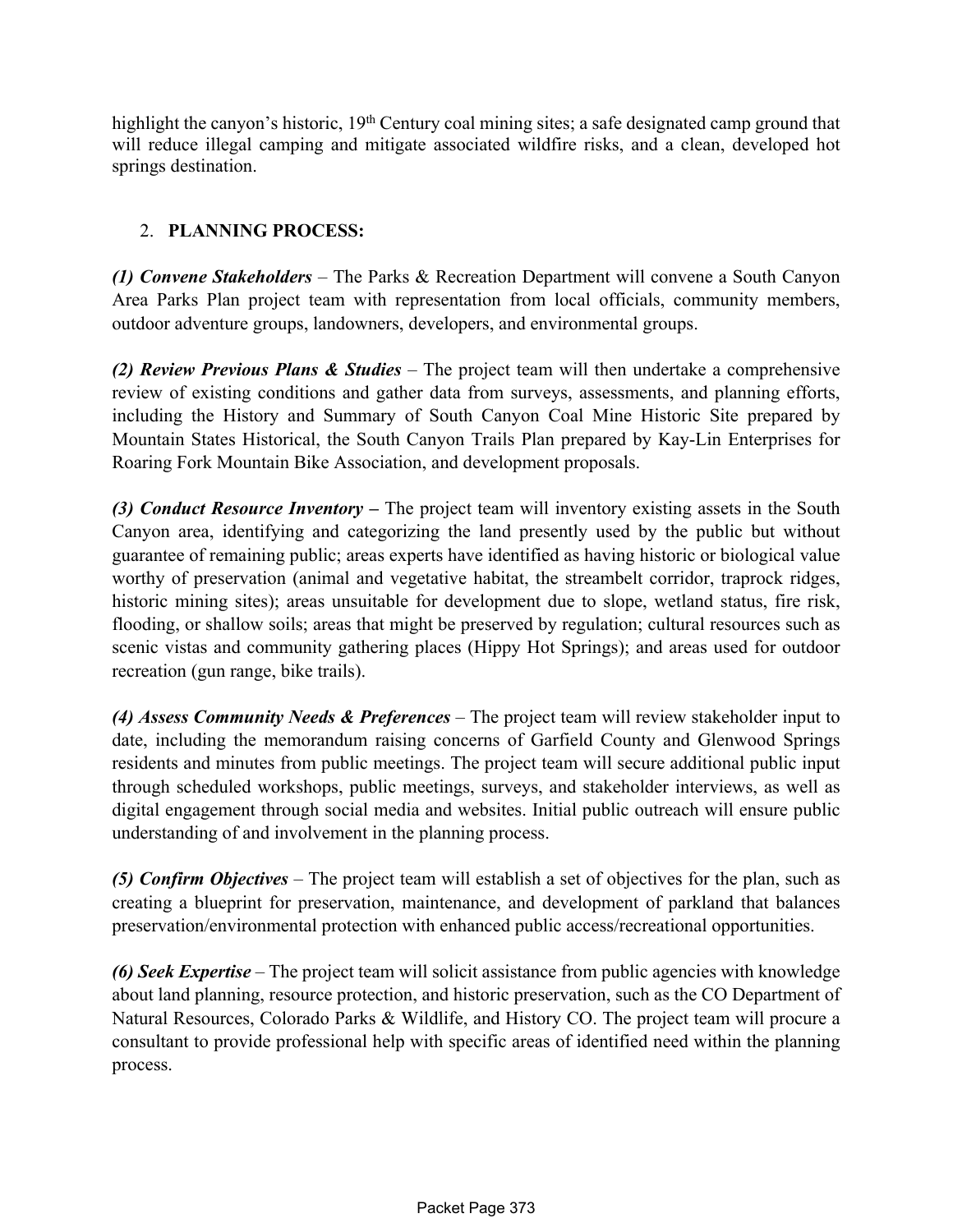*(7) Plan Development* – The South Canyon Area Parks Plan will identify assets that need to be maintained, provide recommendations regarding proposed development, and outline action steps for how the plan will be accomplished.

**Deliverable:** The South Canyon Area Parks Plan will describe and rank-order priorities for addressing protection, maintenance, and/or proposed upgrades to: natural areas; ecology and watershed health; the bike trail system; the gun range; the archery range; historical sites; the hot springs; the landfill; camping areas; mine reclamation and coal seam fires, and emergency action plans and evacuation routes. The plan will include a matrix that describes the proposed programs/projects, location, cost estimates, funding strategies and potential sources of funding, the timeline for implementation, and best practices for partnering, using volunteers to promote stewardship, adopting "green" environmental practices, outreaching to vulnerable populations, and instituting performance measurement programs.

## 4. **NEEDS/CHALLENGES:**

The City's current lack of proactive management of the South Canyon area has(ironically) resulted in a great deal of preventable work for the Parks Department, as "pirate trails" creep into private property and sensitive wildlife habitat; roadside dumping along Route 134 is degrading the health of the stream causing a polluted tributary into the Colorado River; illegal shooting from the Glenwood Springs Gun Club threatens the safety of visitors and leaves a lot of debris; vandals have damaged unmarked historical sites in the Canyon; and the primitive hot springs have been plagued by trash, broken glass, and human waste that has generated bacterial levels so high that a Bio Hazard sign had to be posted to warn the public of the unsafe conditions.

There is general consensus among stakeholders across the community that action must be taken to manage these hazards; however, some stakeholders differ with regard to their conceptions for future use of the parkland in terms of what types of recreational amenities or private development might be beneficial or potentially hazardous to the area. This planning process will be designed to find solutions that best serve a variety of stakeholders who may have diverging interests they seek to protect. Making informed decisions regarding the future of the Canyon will require expert input on biological, historical, and recreational assets beyond the capacity of the Parks Department. Expert input will enable the Parks Department to move forward confidently with new plans.

The partners and stakeholders that will be engaged in the planning process, include concerned Garfield County and Glenwood Springs residents (represented by the South Canyon Group Coalition), adventure groups (such as the Roaring Fork Mountain Bike Association), the City (which bears the cost of management), developers (including Steve Beckley, who owns Glenwood Caverns Adventure Park and Iron Mountain Hot Springs), and public agencies (including DNR and CPW). Representation from these stakeholder groups will participate in the project team, provide data and assessments available to them, encourage participation in public input sessions, and provide expertise and knowledge for relevant aspects of the planning process. The plan will outline specific roles for each stakeholder.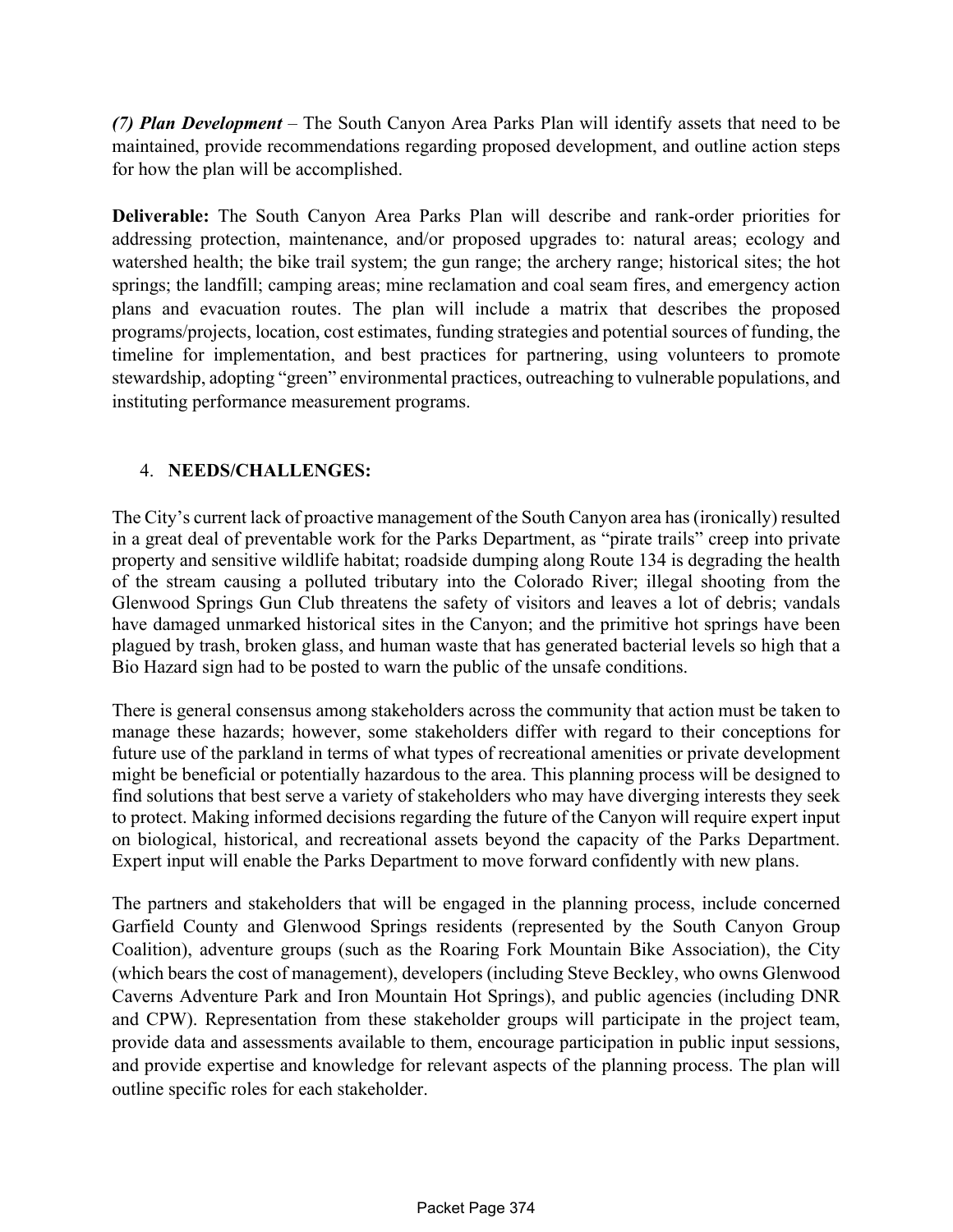The project will address the following challenging questions about South Canyon that have been set forth by the stakeholders listed above:

- How can we improve the safety and health of the primitive hotsprings for continued public use?
- How can we prevent pollution and illegal dumping? How much would prevention efforts cost?
- How do we maximize public benefit from the South Canyon parkland? What types of recreational amenities is there demand for?
- How might trail development impact the canyon's historic and biologic resources?
- How might new private development of recreational opportunities such as an archery range or commercial hot springs impact the canyon's historic and biologic resources?
- How do we minimize impacts of recreational development in the canyon?
- How should areas of the canyon that have historic and biological be protected?
- How can the water quality of the creek be improve in the long-term?
- What wildlife exists in the canyon that may depend on canyon habitat to survive? How do we protect wildlife habitat in the parkland?
- How will new uses impact needs for parking?
- Who will maintain new trails and amenities in the canyon? How will maintenance be funded?
- How will residents of the area be affected by planned development? Will there be traffic impacts?

## 5. **IMPLEMENTATION:**

The final plan will serve as a blueprint for implementation, clearly outlining the roles, responsibilities, and actions necessary to achieve the defined objectives, as well as a strategy to secure funding for implementation by leveraging state and County-level grant resources will local funds. The Glenwood Springs Parks & Recreation Department will advance the plan for adoption by the City Council, initiating a final, well-advertised public hearing for feedback and comment. Cost estimates and policy considerations developed within the plan will inform budgeting for maintenance and capital expenditures, as well as policy changes and approvals that may be necessary to implement the vision for South Canyon. Following adoption of the plan, the project team will host a series of informational meetings about plan implementation that will ensure continued public support and momentum. The team will also generate briefing materials to distribute to potential funders to build support.

The partnerships established for the planning project with Garfield County, the Roaring Fork Mountain Bike Association, landowners, developers, and public agencies, will be sustained to ensure timely implementation. The project team will establish a standing task force of members critical to the implementation of the plan to carry forward the work outlined within it. These partners may also provide matching funds on future grant applications for implementation.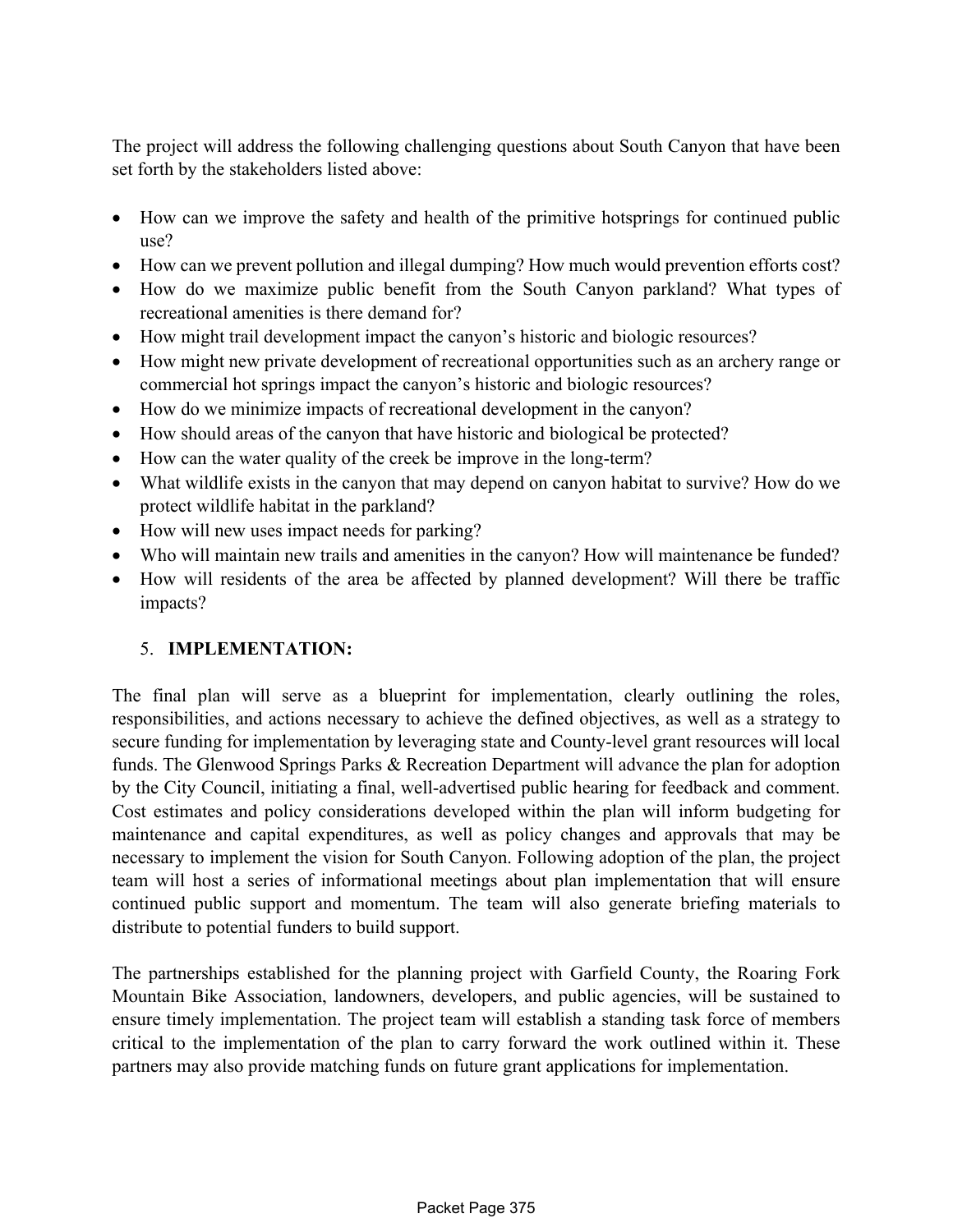The plan will instate well-thought-out management practices for this vast area of public land that was previously neglected, which will have significant impacts for ending the misuse that threatens the canyon and for enhancing protections for the historical and biological resources therein. Not only will this generate health, safety, and economic benefits for local residents, but it will also generate benefits for wildlife and water quality that extend far beyond the City boundary.

The project will protect wildlife through addressing pollution and guiding smart development; promote public safety through cleaning up toxic waste and mitigating fire risk; connect people to the outdoors by enhancing recreational opportunities on bike trail and at the hotsprings; and inspire exploration of unique public lands that previously lacked sufficient infrastructure for access.